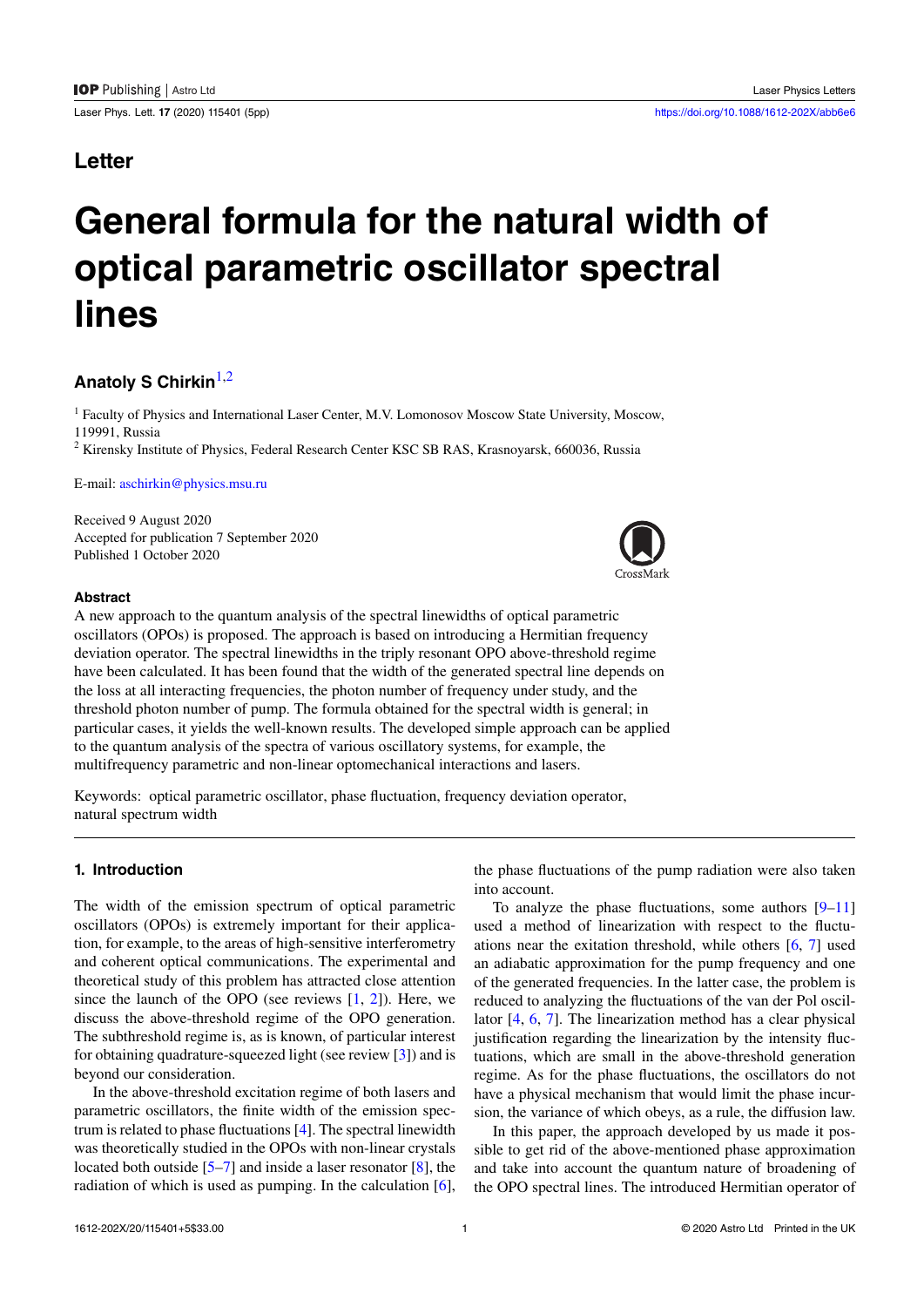the frequency deviation allowed us to circumvent the difficulty related to problem of the phase operator (see [\[12](#page-3-10)[–14](#page-3-11)] and the references cited there), the fluctuations of which cause a finite width of the spectral lines. We obtained an general expression for the triply resonant OPO spectral linewidths, the particular cases of which were discussed in[[6,](#page-3-7) [7\]](#page-3-5).

In addition, it is shown that the spectral width of the phase difference of the parametrically generated frequencies can be narrower than the linewidth of a single frequency.

#### **2. Basic equations**

As in the available studies, we use the OPO model with lumped parameters for analyzing the spectral linewidths. In this approach, the study of the OPO dynamics is reduced to solving time stochastic equations. The conditions for the transition from the equations describing the non-linear-optical interactions in a distributed system in partial derivatives to the equations with ordinary derivatives were considered, for example, in  $[4, 16]$  $[4, 16]$  $[4, 16]$ .

We consider a triply-resonant OPO whose frequencies satisfy the condition  $\omega_3 = \omega_1 + \omega_2$ , where  $\omega_3$  is the frequency of the monochromatic pump wave and  $\omega_1$  and  $\omega_2$  are the excited frequencies. We assume that the phase matching condition is fulfilled. Thus, the problem is reduced to calculating the spectral widths of three coupled oscillators under the action of vacuum fluctuations and thermal noise related to the loss in a non-linear crystal and radiation from the resonator.

The Bose operators of the pump frequency and the generated frequencies are denoted by  $a_3$  and  $a_1$ ,  $a_2$ , respectively. The pump field entering the cavity contains a great number of photons; its amplitude and phase fluctuations are ignored and described in a classical manner by introducing the notation *α*3. In our formulation, the Heisenberg–Langevin equations describing the investigated three-frequency process have the form (compare with  $[11]$ )

<span id="page-1-0"></span>
$$
\frac{da_1(t)}{dt} = ga_3(t)a_2^{\dagger}(t) - \gamma_1 a_1(t) + \hat{\xi}_1(t),
$$
 (1)

$$
\frac{da_2(t)}{dt} = ga_3(t)a_1^{\dagger}(t) - \gamma_2 a_2(t) + \hat{\xi}_2(t),
$$
 (2)

<span id="page-1-1"></span>
$$
\frac{da_3(t)}{dt} = -ga_1a_2 - \gamma_3(a_3 - \alpha_3^{(0)}) + \hat{\xi}_p(t).
$$
 (3)

Here, *g* is the non-linear wave coupling coefficient, the coefficients  $\gamma_i = \kappa_i / T_c$ ,  $T_c$  is the cavity round-trip time, the coefficient  $\kappa_j$  takes into account the loss in the non-linear crystal  $\kappa_j^{(cr)}$  and the loss to reflection from mirrors  $\kappa_j^{(m)}$ :

$$
\kappa_j = \kappa_j^{(cr)} + \kappa_j^{(m)}.
$$
 (4)

At the same time, we have

$$
\kappa_j^{(cr)} = (1/2)\delta_j L, \kappa_j^{(m)} = (1/2)(1 - R_j),\tag{5}
$$

where  $\delta_j$  is the coefficient of linear loss per crystal, *L* is the crystal length, and  $R_j$  is the mirror reflection coefficients for the intensity.

In equations  $(1)$ – $(3)$  $(3)$ , the random source operators are determined by the relations

$$
\hat{\xi}_j(t) = \sqrt{2\gamma_j^{(cr)}} \hat{b}_j(t) + \sqrt{2\gamma_j^{(m)}} \hat{c}_j(t).
$$
 (6)

Operators  $\hat{b}_j(t), \hat{c}_j(t)$  satisfy the conventional commutation relations

$$
[\hat{b}_j(t), \hat{b}_k^{\dagger}(t_1)] = [\hat{c}_j(t), \hat{c}_k^{\dagger}(t_1)] = \delta_{jk}\delta(t_1 - t),
$$
  

$$
\left\langle \hat{b}_k^{\dagger}(t_1)\hat{b}_j(t) \right\rangle = \left\langle \hat{c}_k^{\dagger}(t_1)\hat{c}_j(t) \right\rangle =
$$
  

$$
\delta_{jk} \left\langle n_j(T) \right\rangle \delta(t_1 - t).
$$
 (7)

Here,  $\langle n_i(T) \rangle$  is the mean thermal photon number at the corresponding frequency:

<span id="page-1-3"></span>
$$
\langle n_j(T) \rangle = \frac{1}{e^{\hbar \omega_j / kT} - 1},\tag{8}
$$

where  $k$  is the Bolzmann constant,  $T$  is the temperature.

#### **3. Frequency deviation operator**

In the process under study, the width of the frequency spectrum is due to the phase fluctuations. However, as noted above, introducing of a phase operator encounters some difficulties. To solve our problem, we will proceed as follows. We introduce the Hermitian operator

<span id="page-1-2"></span>
$$
\hat{\Omega}_j(t) = \frac{i}{2 \langle \hat{n}_j(t) \rangle} (\dot{a}_j^{\dagger}(t) a_j(t) - a_j^{\dagger}(t) \dot{a}_j(t)), \tag{9}
$$

where dots indicate time derivatives,  $\langle \hat{n}_i(t) \rangle$  is the mean photon number after a time *t* and  $\hat{n}_j(t) = a_j^{\dagger}(t)a_j(t)$  is the number operator.

To clarify the physical meaning of the Hermitian operator  $\hat{\Omega}_j(t)$ , we consider the continuous-mode field Bose operators  $a_j(t), a_j^{\dagger}(t)$  for the coherent state (see, e.g., [21]):  $a_j(t) | \{ \alpha_j \} > = \alpha_j(t) | \{ \alpha_j \} >$ . In the narrow-bandwidth approximation used, the eigenvalue is  $\alpha_j(t) = |\alpha_j(t)|e^{i\phi(t)}$ , where  $\phi_i(t)$  is the phase. We assume that the characteristic scale of the phase change  $\phi_i(t)$  is much smaller than that of the envel- $| \alpha_i(t) |$ .

Therefore, we can put

$$
\dot{a}_j(t)|\{\alpha_j\} \rangle = i\dot{\phi}(t)\alpha_j(t)|\{\alpha_j\} \rangle. \tag{10}
$$

The mean value of the operator  $\hat{\Omega}$ *j*(*t*) [\(9](#page-1-2)) over the coherent state is

$$
\langle \langle \alpha_j \rangle | \hat{\Omega}_j(t) \rangle | \{\alpha_j\} \rangle = \dot{\phi}(t). \tag{11}
$$

It can be seen that the mean value  $\langle \hat{\Omega} j(t) \rangle$  determines the time derivative of the phase, i.e. the frequency deviation. It should be noted that the Hermitian property of the frequency deviation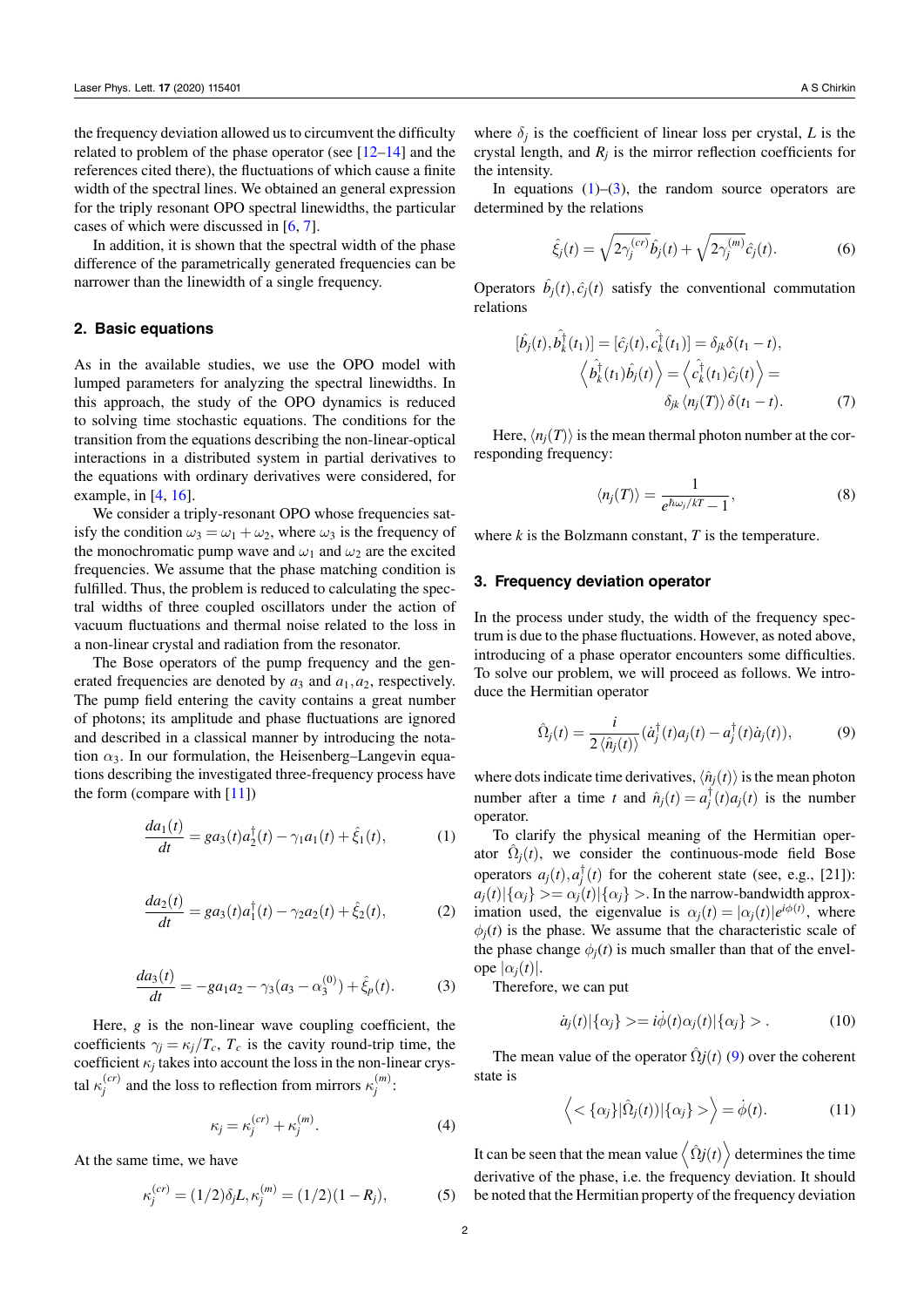operator is consistent with the fact that observable is the phase difference[[13,](#page-3-12) [14\]](#page-3-11), rather than the phase itself. The phase difference can be measured, for example, in heterodyning and interferometry.

This conclusion forms a basis for further calculations of the variance of the phase incursion fluctuations. In the OPO abovethreshold regime, the relative fluctuations of the photon number at the excited frequencies are much less than unity. Therefore, in the above-threshold generation regime, we can replace the mean value  $\langle \hat{n}_j(t) \rangle$  by the stationary value  $\langle \hat{n}_j^{(st)} \rangle$  $\left\langle \right\rangle =\overline{n}_{j}.$  As a result, the formula [\(9](#page-1-2)) is simplified:

$$
\hat{\Omega}_j(t) = \frac{i}{2\overline{n}_j} (\dot{a}_j^\dagger(t)a_j(t) - a_j^\dagger(t)\dot{a}_j(t)).
$$
\n(12)

In order to obtain the relations for the photon numbers at the interacting frequencies in the stationary regime, we omit thefluctuation terms in the system of equations  $(1)$  $(1)$ – $(3)$  $(3)$  [[7\]](#page-3-5):

$$
\gamma_1 \overline{n}_1 = \gamma_2 \overline{n}_2, \ \overline{n}_3 = \overline{n}_3^{(thr)} = \frac{\gamma_1 \gamma_2}{g^2}, \n\overline{n}_1 = \frac{\gamma_2 \gamma_3}{g^2} (\sqrt{n_3^{(0)}/\overline{n}_3^{(thr)}} - 1),
$$
\n(13)

where  $\overline{n}_3^{(thr)}$  $\sum_{3}^{(m)}$  is the pump threshold. The stationary phase relation is  $\phi_3^{(st)} - \phi_2^{(st)} - \phi_1^{(st)} = 0$  or  $2\pi$ . As expected, the parametric generation process is implemented when the pump photon number  $n_3^{(0)}$  $3<sup>(0)</sup>$  exceeds the threshold. Moreover, the entire photon number excess over the generation threshold goes to the excitation of parametric frequencies. The stationary value of the photon pump number remains at the threshold level.

Using equations [\(1](#page-1-0))–[\(3](#page-1-1)), for example, for the operator  $\hat{\Omega}_1$ at frequency  $\omega_1$ , we obtain the equation

$$
\hat{\Omega}_1(t) = \frac{i}{\overline{n}_1} (g \Sigma(t) + a_1(t) \hat{\xi}_1^{\dagger}(t) - a_1^{\dagger}(t) \hat{\xi}_1)(t).
$$
 (14)

The function  $\Sigma(t) = a \dagger_3 a_2 a_1 - a_3 a_2^{\dagger} a_1^{\dagger}$  satisfies the equation

<span id="page-2-0"></span>
$$
\dot{\hat{\Sigma}}(t) = -\Gamma^{-1}\hat{\Sigma}(t) + a_3^{\dagger}a_2\hat{\xi}_1 - a_3a_2^{\dagger}\hat{\xi}_1^{\dagger} + a_3^{\dagger}a_1\hat{\xi}_2 - a_3a_1^{\dagger}\hat{\xi}_2^{\dagger} + a_1a_2\hat{\xi}_3^{\dagger} - a_1^{\dagger}a_2^{\dagger}\hat{\xi}_3, \tag{15}
$$

where  $\Gamma = \gamma_1 + \gamma_2 + \gamma_3$ . To simplify the notation, the temporary argument for the operators  $a_j$  and  $\hat{\xi}_j$  is hereinafter omitted.

First of all, we note that, after averaging of equation [\(15](#page-2-0)) over the state of random sources, we obtain the equation

$$
\left\langle \dot{\hat{\Sigma}}(t) \right\rangle = -\Gamma^{-1} \left\langle \hat{\Sigma}(t) \right\rangle, \tag{16}
$$

since the fluctuation part of the operators  $a_j$ ,  $a_j^{\dagger}$  functionally depends only on the fluctuations  $\hat{\xi}_j, \hat{\xi}_j^\dagger$  . The average  $\left\langle \hat{\Sigma}(t) \right\rangle \rightarrow$ 0 at  $\Gamma t \to \infty$ , actually in the stationary state. The  $\Gamma$  coefficient in [\(15](#page-2-0)) limits the effect of the delta-correlated noise to the frequency band  $\Delta \Omega = \Gamma$ . Since the OPO generated spectral lines are always narrower than the lines in the passive resonator spectrum, the fluctuations  $\hat{\Sigma}(t)$  can still be considered deltacorrelated and, for simplicity, we use the adiabatic approximation. As a result, we have

<span id="page-2-1"></span>
$$
\hat{\Sigma}(t) = \Gamma^{-1} [a_3^{\dagger} a_2 \hat{\xi}_1 - a_3 a_2^{\dagger} \hat{\xi}_1^{\dagger} + a_3^{\dagger} a_1 \hat{\xi}_2 - a_3 a_1^{\dagger} \hat{\xi}_2^{\dagger} + a_1 a_1 \hat{\xi}_3^{\dagger} - a_1^{\dagger} a_2^{\dagger} \hat{\xi}_3].
$$
\n(17)

We draw attention to the fact that, here, the adiabatic approximation is used for the operator  $\Sigma(t)$  whose dynamics depends on the loss at all the parametrically interacting frequencies. In addition, it is worth noting that the solution of [\(17](#page-2-1)) presented below can be made without the adiabatic approxim-ation(see  $[15]$  $[15]$ ); however, the results obtained are not quite clear to compare them with the available ones.

## **4. Variance of the phase fluctuations and natural spectrum width**

Substituting([17\)](#page-2-1) into([14\)](#page-2-2) and integrating over the time interval  $[t - \tau, t]$ , we arrive at the expression for the phase incursion operator in this interval

$$
\Delta \hat{\phi}_1(\tau) = \int_{t-\tau}^t \hat{\Omega}_1(t^{'}) dt^{'}.
$$
 (18)

When averaging over random forces  $\hat{\xi}_j^{\dagger}$  and  $\hat{\xi}_j$ , the operators  $a_j^{\dagger}$  and  $a_j$  are replaced by stationary values (see the remark above). Thus, we find  $\langle \Delta \hat{\phi}(\tau) \rangle = 0$ .

For the phase incursion variance

$$
\left\langle (\Delta \hat{\phi}_1(\tau))^2 \right\rangle = \int \int_{t-\tau}^t \left\langle \hat{\Omega}_1(t^{\prime\prime}) \hat{\Omega}_1(t^{\prime}) \right\rangle dt^{\prime\prime} dt^{\prime}, \qquad (19)
$$

<span id="page-2-2"></span>we obtain

<span id="page-2-3"></span>
$$
\left\langle (\Delta \hat{\phi}_1(\tau))^2 \right\rangle = D_1 \tau. \tag{20}
$$

Here,  $D_1$  is the so-called diffusion coefficient of the spectral line phase at frequency  $\omega_1$ . It is determined as

$$
D_1 = \frac{2(\gamma_2 + \gamma_3)^2}{(\gamma_1 + \gamma_2 + \gamma_3)^2} \frac{\gamma_1}{\overline{n}_1} + \frac{2\gamma_1^2(\gamma_2 + \gamma_3)}{(\gamma_1 + \gamma_2 + \gamma_3)^2} \frac{1}{\overline{n}_3^{(thr)}}.
$$
 (21)

The expression for the diffusion coefficient  $D_2$  at the radiationfrequency  $\omega_2$  is obtained from ([21\)](#page-2-3) via replacing index 1 by index 2 and vice versa. In  $(21)$ , we ignored the contribution of the thermal fluctuations, the mean photon number of which at the optical frequency is much less than unity at room temperature  $(\langle n_i(T) \rangle)$ , see [\(8](#page-1-3)) ).

The diffusion coefficients  $D_i$  ( $j = 1.2$ ) determine the natural width  $\Delta\omega_j$  of the Lorentz spectral distribution,  $\Delta\omega_j = D_j$ .

According to formula([21\)](#page-2-3), the width of the spectrum at the parametrically excited frequencies depends not only on the photon number of the generated radiation at the investigated frequency and loss at the generated frequencies, but also on the threshold photon number and loss on it. Near the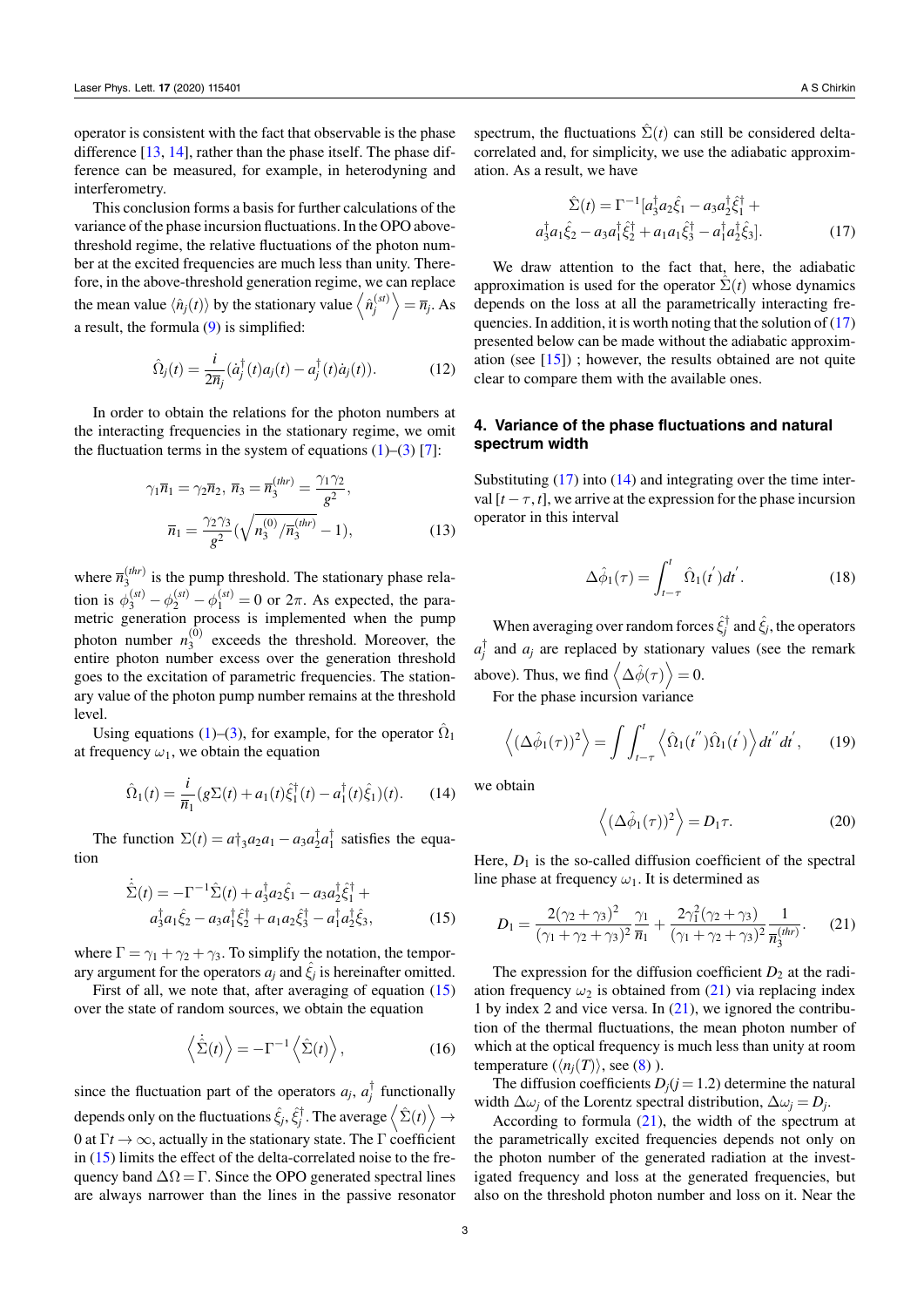generation threshold, i.e. at  $\overline{n}_1 \ll \overline{n}_3^{(thr)}$  $3^{(m)}$ , the contribution of the first term to the spectrum width will prevail. With an increase in the pump photon number and, therefore, in the number of generated photons, the contribution of the second term in  $(21)$ to the spectrum width increases.

Theformula  $(21)$  $(21)$  can be rewritten in terms of power  $P_i$  by replacing the mean photon number:  $P_j = 0, 5\gamma_j \overline{n}_j$ .

Let us estimate the spectral linewidth  $\Delta \omega_j = D_j$  in order of magnitude. Suppose that a parametrically generated power equal to  $P_1 = 30$  mW is twice the pump threshold. Let the generated frequency be equal  $\nu_1 = \omega_1/2\pi = 3 \times 10^{14}$  Hz and and close to the degenerate regime. For estimation, we take the coefficients  $\gamma_j$  the same  $\gamma_j \cong 1 \times 10^8$  c<sup>-1</sup>. We obtain  $\Delta \omega_1 \cong$ 1 Hz. It should be noted that two-thirds of this quantity is associated with the second term in([21\)](#page-2-3).

## **5. Difference frequency spectrum**

Let us now consider the spectral width of the difference between the frequencies  $\omega_2$  and  $\omega_1$  generated in the OPO. Due to the symmetry of the problem, the frequency deviation operator for a wave with the frequency  $\omega_2$  is determined by the expression similar to([14\)](#page-2-2).

$$
\hat{\Omega}_2(t) = \frac{i}{\bar{n}_2} (g \Sigma(t) + a_2(t) \hat{\xi}_2^{\dagger}(t) - a_2^{\dagger}(t) \hat{\xi}_2)(t).
$$
 (22)

The operator of the frequency deviation difference is  $\Delta \hat{\Omega}(t) = \hat{\Omega}_2(t) - \hat{\Omega}_1(t)$ . The variance of the phase difference incursion at the difference frequency  $\omega_d = \omega_2 - \omega_1$  is expressed as

<span id="page-3-13"></span>
$$
\left\langle (\Delta \hat{\phi}_d(\tau))^2 \right\rangle = \int \int_{t-\tau}^t \left\langle \Delta \hat{\Omega}(t^{''}) \Delta \hat{\Omega}(t^{'}) \right\rangle dt^{''} dt^{'}.
$$
 (23)

Ifwe make the assumption  $\gamma_1 \cong \gamma_2$ , expression ([23\)](#page-3-13) yields the simple result

$$
\left\langle (\Delta \hat{\phi}_d(\tau))^2 \right\rangle = D_d \tau, D_d = 2(\frac{\gamma_1}{\overline{n}_1} + \frac{\gamma_2}{\overline{n}_2}) \cong 4 \frac{\gamma_1}{\overline{n}_1}.
$$
 (24)

In the investigated case, the spectral width of the difference frequency is only determined by the intrinsic loss at the OPO generated frequencies and independent of the loss at the pump frequency and the threshold value. Obviously, this width can be smaller than the width of a single spectral line, since the correlated phase fluctuations at the difference frequency are subtracted.

#### **6. Conclusion**

In conclusion, to solve the problem of the spectral linewidth of OPOs outside the limitations of previous works, we introduced the Hermitian frequency deviation operator. The resulting expression([21\)](#page-2-3) obtained for the triply resonant OPO natural linewidth is more general from the viewpoint of the influence on it of various sources of quantum fluctuations during parametric generation.

First, the available theories lack the second term. Therefore, the width of the spectral line is determined not only by the generated power at the frequency under consideration, but also by the threshold pump power. Moreover, if the generated power exceeds several times the threshold power, the latter can mainly determine the spectral linewidth.

Second,according to  $(21)$  $(21)$  the OPO spectral linewidth depends on loss at all the interacting frequencies (coefficients  $\gamma_i$ ).In special cases, formula ([21\)](#page-2-3) yields the known results.

In $(21)$ , the first term leads to the result of study  $[5]$  $[5]$  at  $\gamma_3 \gg \gamma_1, \gamma_2$ . At  $\gamma_3$  and/or  $\gamma_2 \gg \gamma_1$ , we obtain the formula from study [\[7](#page-3-5)].

The simple approach developed in this work is in progress of an application for quantum spectral analysis of coupled multifrequency parametric interactions [\[17](#page-4-2), [18\]](#page-4-3) and parametric self-frequency conversion [\[19](#page-4-4)]. This approach can also be used in spectral analysis of non-linear optomechanical interactions[[20\]](#page-4-5) and other vibrational quantum systems.

#### **Acknowledgment**

The author thanks Profs. Vladimir I Man'ko and Aleksander P Alodjants for fruitful discussion of the phase problem and Dr Andrey M Vyunishev for help.

#### **References**

- <span id="page-3-0"></span>[1] Harris S E 1969 Tunable optical parametric oscillators *Proc. IEEE* **[57](https://doi.org/10.1109/PROC.1969.7495)** [2096–113](https://doi.org/10.1109/PROC.1969.7495)
- <span id="page-3-1"></span>[2] Fischer R and Kulevskii L A 1977 Optical parametric oscillators (review) *Soviet J. Quant. Electron.* **[7](https://doi.org/10.1070/QE1977v007n02ABEH008850)** [135–59](https://doi.org/10.1070/QE1977v007n02ABEH008850)
- <span id="page-3-2"></span>[3] Loudon R and Knight P L 1987 Squeezed light *J. Mod. Opt.* **[34](https://doi.org/10.1080/09500348714550721)** [709–59](https://doi.org/10.1080/09500348714550721)
- <span id="page-3-3"></span>[4] Akhmanov S A, D'yakov Yu E and Chirkin S A 1981 *Introduction to Statistical Radiophysics and Optics* (Moscow: Nauka) (in Russian)
- <span id="page-3-4"></span>[5] Graham R and Haken H 1968 The quantum-fluctuations of the optical parametric oscillator *I Z. Phys.* **[210](https://doi.org/10.1007/BF01379946)** [276–302](https://doi.org/10.1007/BF01379946)
- <span id="page-3-7"></span>[6] Graham R 1968 The quantum-fluctuations of the optical parametric oscillator *II Z. Phys.* **210** 319–36
- <span id="page-3-5"></span>[7] White D R and Louisell H 1970 Noise Calculations for parametric generation *Phys. Rev.* A **[1](https://doi.org/10.1103/PhysRevA.1.1347)** [1347–56](https://doi.org/10.1103/PhysRevA.1.1347)
- <span id="page-3-6"></span>[8] Emel'yanov V I 1973 Phase fluctuations in a parametric light source operating inside a laser resonator *Sov. J. Quant. Electron.* **2** 35–43
- <span id="page-3-8"></span>[9] Golubev Y M and Gorbachev V N 1988 Squeezed field states of optical generation *Opt. Spectroscop.* **64** 638–42
- [10] Courtois J Y, Smith A, Fabre C and Reynaud S 1991 Phase diffusion and quantum noise in the optical parametric oscillator: a semiclassical approach *J. Mod. Opt.* **[38](https://doi.org/10.1080/09500349114550201)** [177–91](https://doi.org/10.1080/09500349114550201)
- <span id="page-3-9"></span>[11] Walls D F and Milburn G J 2008 *Quantum Optics* 2-nd ed (Berlin: Springer)
- <span id="page-3-10"></span>[12] Carruthers P and Nieto M 1968 Phase and angle variables in quantum mechanics *Rev. Mod. Phys.* **[40](https://doi.org/10.1103/RevModPhys.40.411)** [411–40](https://doi.org/10.1103/RevModPhys.40.411)
- <span id="page-3-12"></span>[13] Alodjants A P and Arakelian S M 1999 Quantum phase measurements and non-classical polarization states of light *J. Mod. Opt.* **[46](https://doi.org/10.1080/09500349908231279)** [475–507](https://doi.org/10.1080/09500349908231279)
- <span id="page-3-11"></span>[14] Luis A and Sanchez-Soto L L 2000 *Quantum phase difference, phase measurementsd and Stokes operators Progress in*